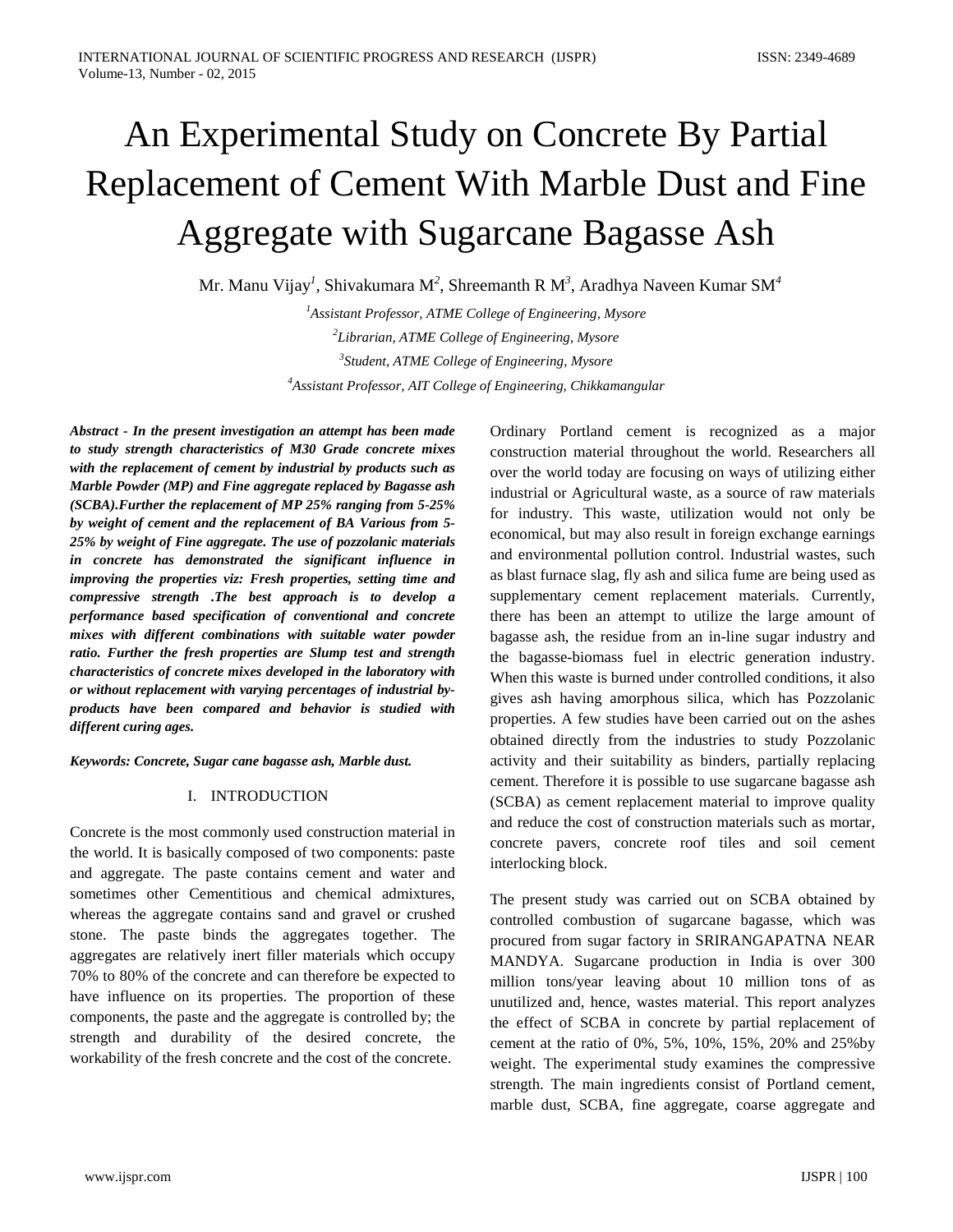water. After mixing, concrete specimens were casted and subsequently all test specimens were cured in water at 7, 14 and 28 Days.

#### II. METHODOLOGY

- 1. Tests on Cement
	- Fineness
	- ❖ Setting Time
	- Specific Gravity Test
	- Standard Consistency of Cement Paste
- 2. Sugarcane Bagasse Ash

.

The sugarcane bagasse consists of approximately 50% of cellulose, 25% of hemi-cellulose and 25% of lignin. Each ton of sugarcane generates approximately 26% of bagasse (at a moisture content of 50%) and 0.62% of residual ash. The residue after combustion presents a chemical composition dominates by silicon dioxide (SiO2). In spite of being a material of hard degradation and that presents few nutrients, the ash is used on the farms as a fertilizer in the sugarcane harvests.



Fig. 1 Baggase ash

| Oxides                         | <b>SBA</b> |
|--------------------------------|------------|
| SiO <sub>2</sub>               | 67.81%     |
| $Al_2O_3$                      | 19.41%     |
| Fe <sub>2</sub> O <sub>3</sub> | 3.85%      |
| CaO                            | 4.03%      |
| MgO                            | 1.11%      |
| Na <sub>2</sub>                | 0.35%      |
| $K_2O$                         | 1.69%      |
| SO <sub>3</sub>                | 0.66%      |
| Loss of ignition               | 1.09%      |

- 3. Tests on Bagasse Ash
	- Fineness
	- Standard consistency of a cement paste with bagasse ash
	- Specific Gravity Of Bagasse Ash
- 4. Marble dust as a cement replacing material

Marble has been commonly used as a building material since the ancient times. The industry's disposal of the marble powder material, consisting of very fine powder, today constitutes one of the environmental problems around the world (Corinaldesi et al., 2010). Marble blocks are cut into smaller blocks in order to give them the desired smooth shape. During the cutting process about 25% the original marble mass is lost in the form of dust. The finest marble dust for making brilliant white grounds. Our whiting is dry ground from marble deposits in Georgia. Dry grinding reduces it to a powder without destroying its particle structure, which is important in making strong grounds and providing tooth on the surface of the grounds. The low surface area of our marble (when compared to precipitated chalk) keeps oil absorption low, which is ideal when adding it to oil paint and mediums. In painting grounds it makes a durable surface with tooth for egg and casein tempera, distemper, encaustic and oil paint.



Fig. 2 Marble Dust

|  |  |  |  |  |  |  | TABLE 2. Properties of Marble Dust |  |
|--|--|--|--|--|--|--|------------------------------------|--|
|--|--|--|--|--|--|--|------------------------------------|--|

| Calcium Carbonate           | 95%                                |
|-----------------------------|------------------------------------|
| Brightness (Hunter Y)       | 92                                 |
| Retained On 325 Mesh Screen | 0.03%                              |
| Moisture                    | 0.12%                              |
| Oil Absorption              | 19 G OIL / 100 G<br><b>PIGMENT</b> |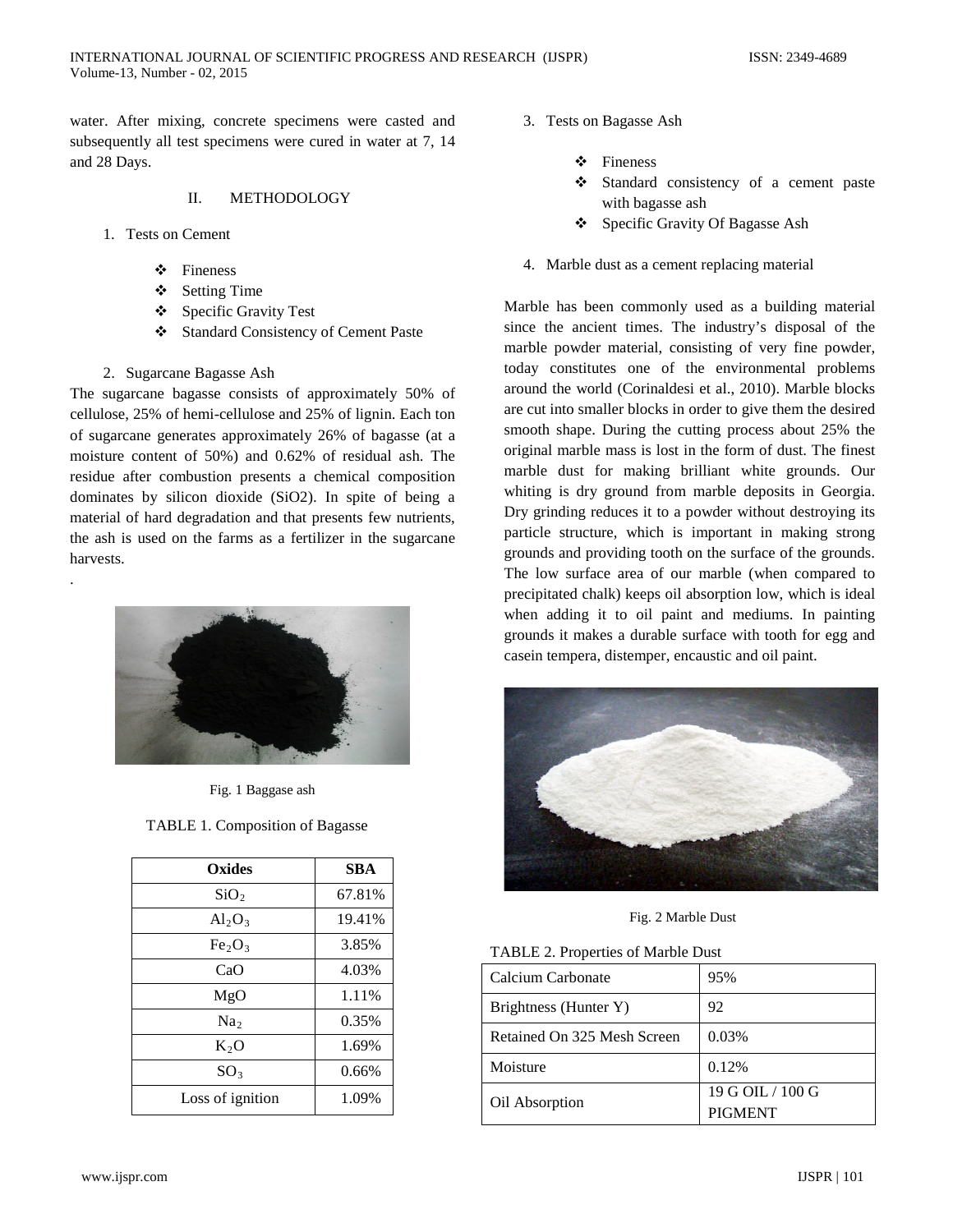| <b>Solid Density</b>        | 22.7 LBS./GAL             |
|-----------------------------|---------------------------|
| <b>Bulk Density, Packed</b> | $90$ LBS./FT <sup>3</sup> |
| <b>Bulk Density, Loose</b>  | 60 LBS./ $FT3$            |
| Specific Gravity            | 2.7                       |
| Refractive Index, Mean      | 1.6                       |
| Mean Particle Size          | <b>11 MICRONS</b>         |
| Hegman                      | 3                         |

5.Tests on Marble Dust

- Fineness
- Standard consistency of a cement paste with Marble Dust
- Specific Gravity Of Marble Dust

## 6.Tests on Fresh Concrete

| W/C<br>Ratio | Initial<br>reading<br>(mm) | Final<br>Reading<br>(mm) | Type of<br>slump | Slump<br>value |
|--------------|----------------------------|--------------------------|------------------|----------------|
| 0.42         | 300                        | 300                      | True<br>slump    | 0              |
| 0.43         | 300                        | 270                      |                  | 30             |
| 0.44         | 300                        | 232                      | Shear<br>slump   | 68             |
| 0.45         | 300                        | 225                      | Collapse         | 75             |

TABLE 3. Slump Test results

### III. PREVIOUS WORK

### *Yashwanth M K Dr. B. G. Nareshkumar*

The present study is to investigate experimentally the fresh and hardened properties of lightweight concrete using sugarcane bagasse ash(SCBA) as replacement for cement by weight at 0%, 5%, 10%, 15% and 20% and expanded polystyrene (EPS) beads as 100% replacement for coarse aggregate respectively.

### *R. Srinivasan, K. Sathiya*

The utilization of industrial and agricultural waste produced by industrial Processes has been the focus of waste reduction research for economic, environmental, And technical reasons. Sugar-cane bagasse is a fibrous waste-product of the sugar refining Industry, along with ethanol vapor. This waste product (Sugar-cane Bagasse ash) is already Causing serious environmental pollution, which calls for urgent ways of handling the waste.

## *Prof. P.A. Shirulea\*, Ataur Rahmanb, Rakesh D. Gupta*

Leaving the waste materials tothe environment directly can cause environmental problem. Hence the reuse of waste material has been emphasized. Waste can be used to produce new products or can be used as admixtures so that natural resources are used more efficiently and the environment is protected from waste deposits.

### IV. EXPERIMENTAL RESULTS



Graph .1:  $7<sup>th</sup>$  day compressive strength of M30 grade concrete

The above graph indicates that the compressive strength of 7 days with various percentage of Marble powder replaced in cement and bagasse ash replaced with fine aggregate in the concrete mixes. The normal concrete give a compressive strength compared to the different mixes proportion. Let consider the optimum strength gained after 14 days curing period is C5%MP+FA5%BA replacement and strength increase in percentage of marble powder and bagasse ash and decreases with the reaming replacement percentage of marble powder and bagasse ash.



Graph .2: Compressive strength tests for 14 days